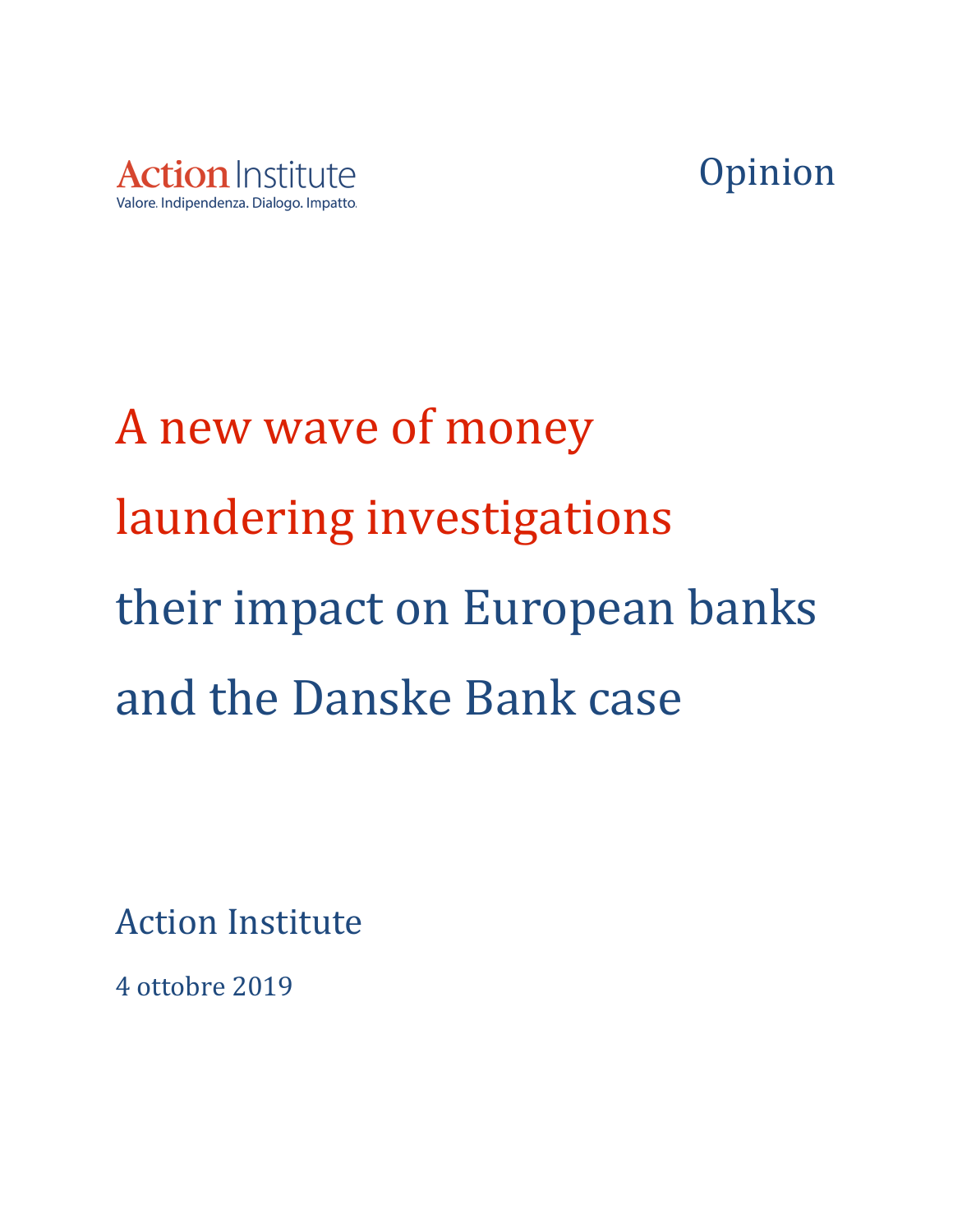A new wave of money laundering investigations

*Action Institute è un "Action Tank" indipendente ed apolitico che vuole catalizzare le migliori energie intellettuali del Paese in un impegno civico a beneficio delle Istituzioni e della Società. Action Institute è costituito da un gruppo di professionisti che si sono distinti nel proprio campo di appartenenza e* che lavorano a titolo puramente personale e pro bono per fare proposte *attuali, pratiche e d'impatto che permettano di rilanciare la competitività del Sistema Italia. Action Institute vuole aggregare persone di massima integrità e motivate da una forte passione civica provenienti dal mondo delle professioni, dell'industria, della finanza, dell'imprenditoria, della consulenza,*  dell'accademia, della pubblica amministrazione, della magistratura, della *cultura, della scienza e dei media.*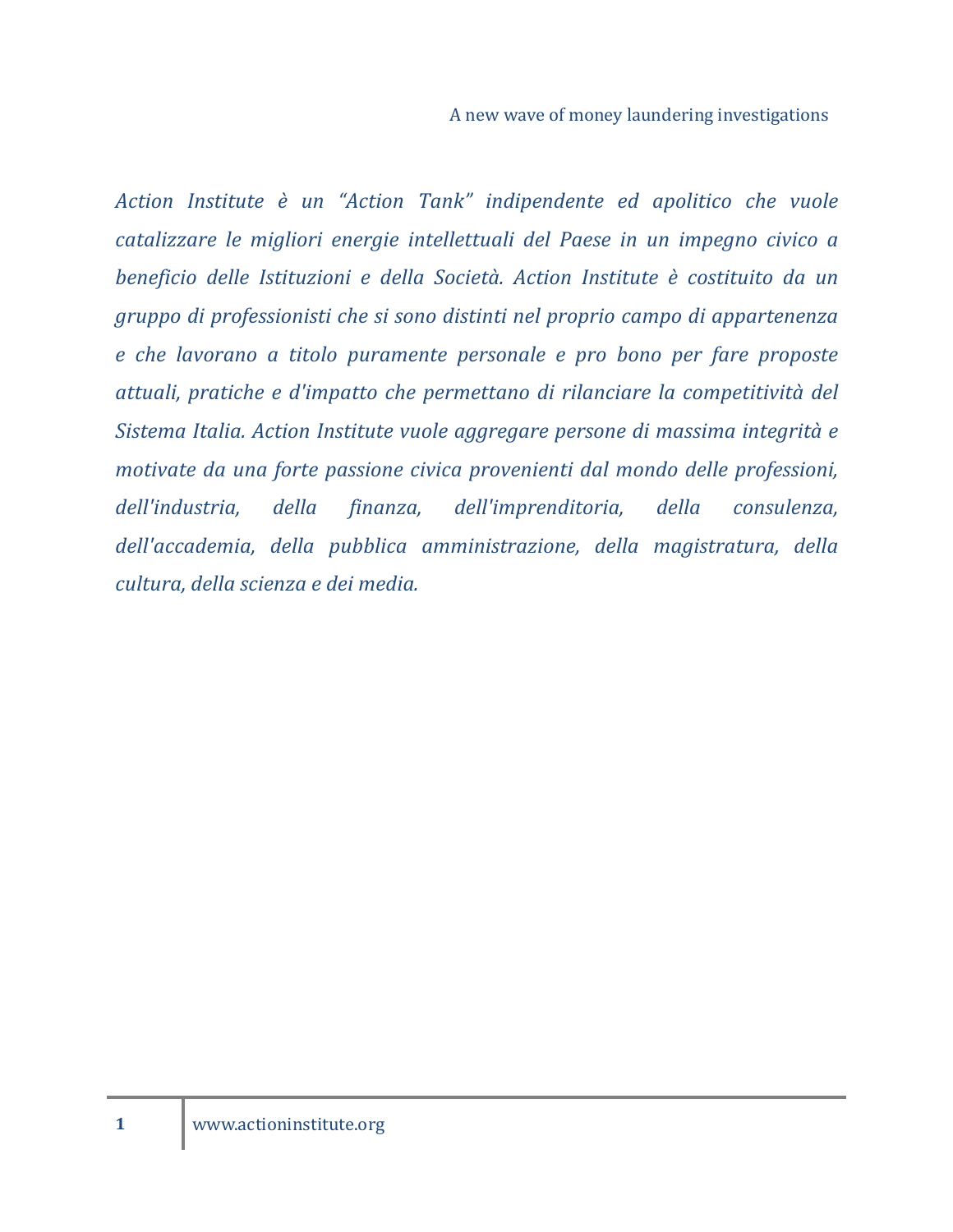#### **What a CEO's suicide might mean for the European banking sector**

On Monday September 23th, Aivar Rehe, former CEO of Danske Bank in Estonia, was reported missing by his family, and was later found dead near his house in Tallinn, most likely after having committed suicide. Though Estonian prosecutors confirmed that he was not implicated in their ongoing investigations of Danske's money-laundering scandal, Mr. Rehe felt responsible for what happened during the decade he ran the unit.

Only a couple of days later, it was revealed that German prosecutors are looking into Deutsche Bank's role in the same case, since the Frankfurt-based financial institution used to clear dollars for Danske's Estonian branch until 2015.

Almost simultaneously, ABN Amro disclosed that it is also under investigation, for insufficient due diligence and monitoring of clients in other instances of money laundering and financing of terrorism.

Such a collection of events in a short timeframe signals that the last week of September, opened by the tragedy of the loss of a human life, could become a sad metaphor, the canary in the coal mine for a renewed and serious source of concerns in the European banking sector.

European banks have surely grown stronger over the past decade, with vastly improved equity buffers and asset quality, but they are still plagued with a chronically inadequate profitability, caused by multiple factors, including a low interest rate environment, a relatively flat yield curve, the slowdown of economic growth, a still underused physical branch network, and increasing competition from challenger and digital players. For these reasons, while European stocks are broadly flat over the past year, bank shares are down by around 25% on average.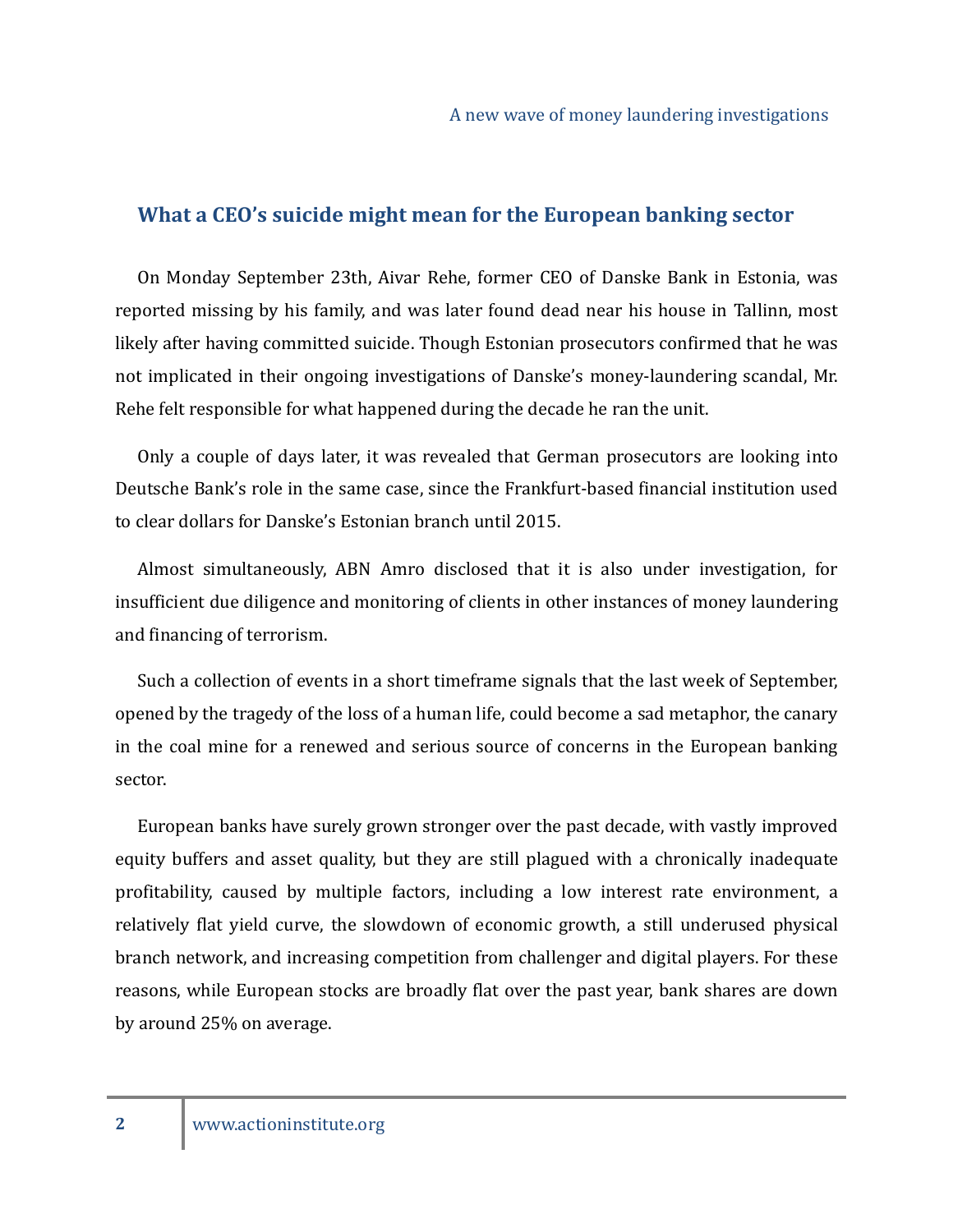Now a new wave of money-laundering investigations has the potential to generate further trouble on the horizon. The quantum of the impact is uncertain, but might be large, both in terms of the number of institutions possibly involved, and because it will not only be confined to the direct cost of fines.

Danske Bank alone has set aside almost USD 1.5bn for future fines, and the Estonian FSA (EFSA) also forced it to liquidate its still profitable Estonian operations, in what clearly amounts to forgone revenue, even though the business involved with money laundering had already been abandoned in 2015. Moreover, banks will need to increase the size of their compliance and regulatory functions - which drives costs up and profitability down so as to avoid future issues: for example, ABN has recently promised to spend an additional EUR 220m, and, during the past five years, already tripled its staff dedicated to the prevention of financial crime. Losses related to reputational damage are more difficult to quantify, but the observation of share performance can be a helpful guide: Danske's shares are down by c.  $60\%$  since early 2018, and ABN's lost 12% in a single day - obviously, we should deduct the expected costs mentioned above (fines, additional compliance investments) from these figures, in order to gauge the amount markets associate purely to reputational damage, but the numbers would still look sizeable. Finally, the Deutsche Bank investigation could open a further frontier, as never in the past a correspondent bank was held responsible for KYC failings of an originating bank: if such a precedent were set, the number of at-risk institutions might multiply, and investors might eventually trade many bank stocks at a discount.

In the meantime, lawmakers and regulators have increased their focus on fighting money laundering. Only 1% of illicit money flows are actually caught, and the complexity of criminal schemes has risen over the past decade: the use of cryptocurrencies, mirror trades in derivatives markets, and sophisticated shell-company arrangements have caused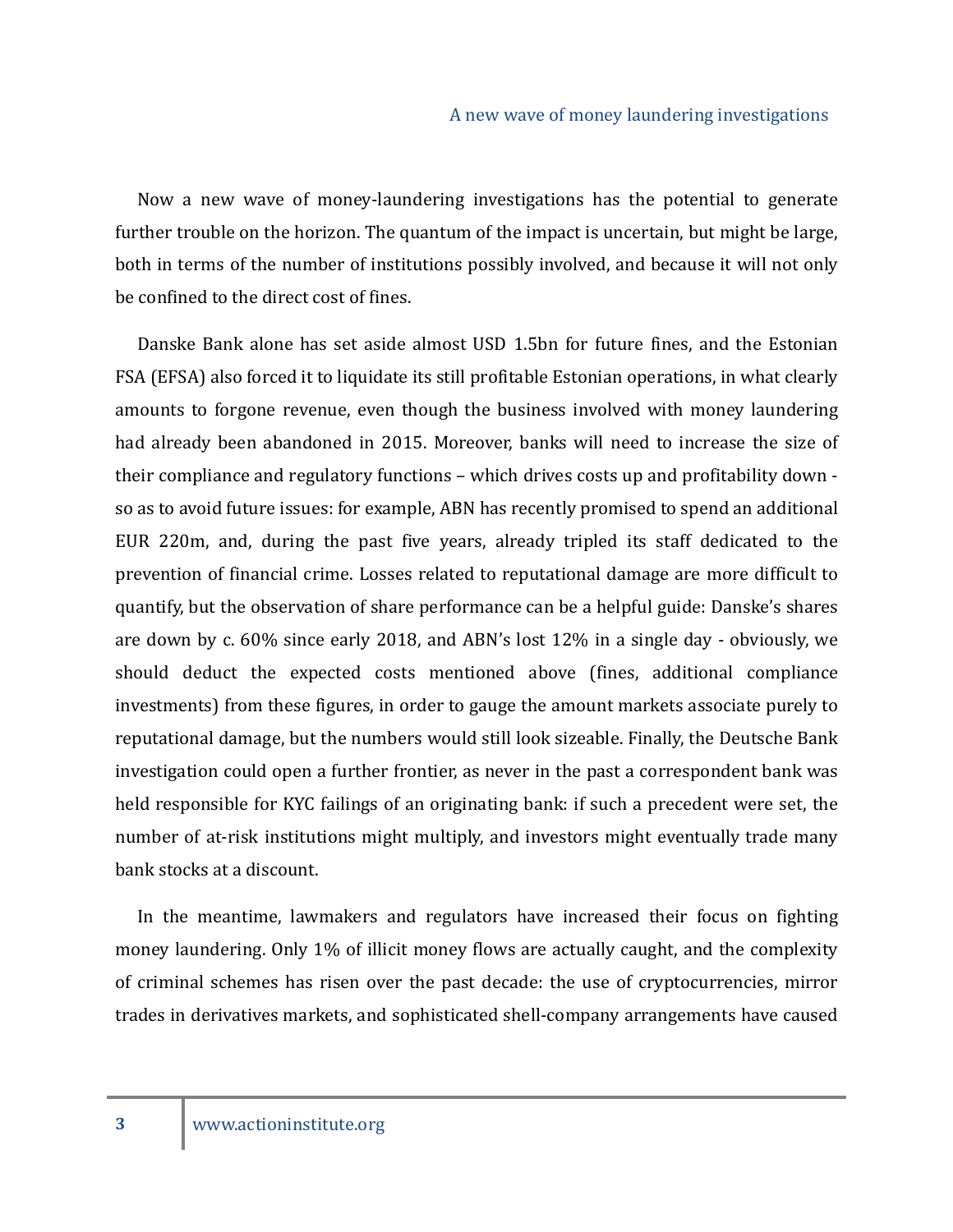law enforcement to fall way behind, and  $-$  at the same time  $-$  have served as a necessary wake-up call.

On the one hand, cooperation between the public and private sector is needed, and is in fact improving, with banks and regulators working together to change current processes to detect money laundering. The transition to more automated checks, with the widespread use of artificial intelligence (AI), is surely one of the main bets to achieve higher effectiveness. In this context, the banks that prove to be bolder in implementing new strategies and systems will probably face more leniency in case of breaches. Such a phenomenon does not bode well for smaller banks, and calls for further consolidation in the industry, given that larger structures can better use economies of scale to absorb significant AI and compliance investments.

On the other hand, regulation is destined to be more stringent. Earlier this year, the European Commission centralised anti-money laundering (AML) powers at the European Banking Authority (EBA), even though the EBA's mandate is still quite narrow, and limited to make sure that national authorities "effectively and consistently supervise the risks of money laundering and that they co-operate and share information".

From the legislative perspective, the  $6<sup>th</sup>$  EU Anti-Money Laundering Directive (6AMLD) was approved by the European parliament last November, and will need to be transposed into national law by each member state by December  $3<sup>rd</sup>$  2020. The following are among the most relevant amendments of the 6AMLD:

- A unified list of twenty-two predicate offences for money laundering, which must be criminalised across the EU and include cybercrime
- New criminal offences, such as aiding, abetting, attempting and inciting to commit money laundering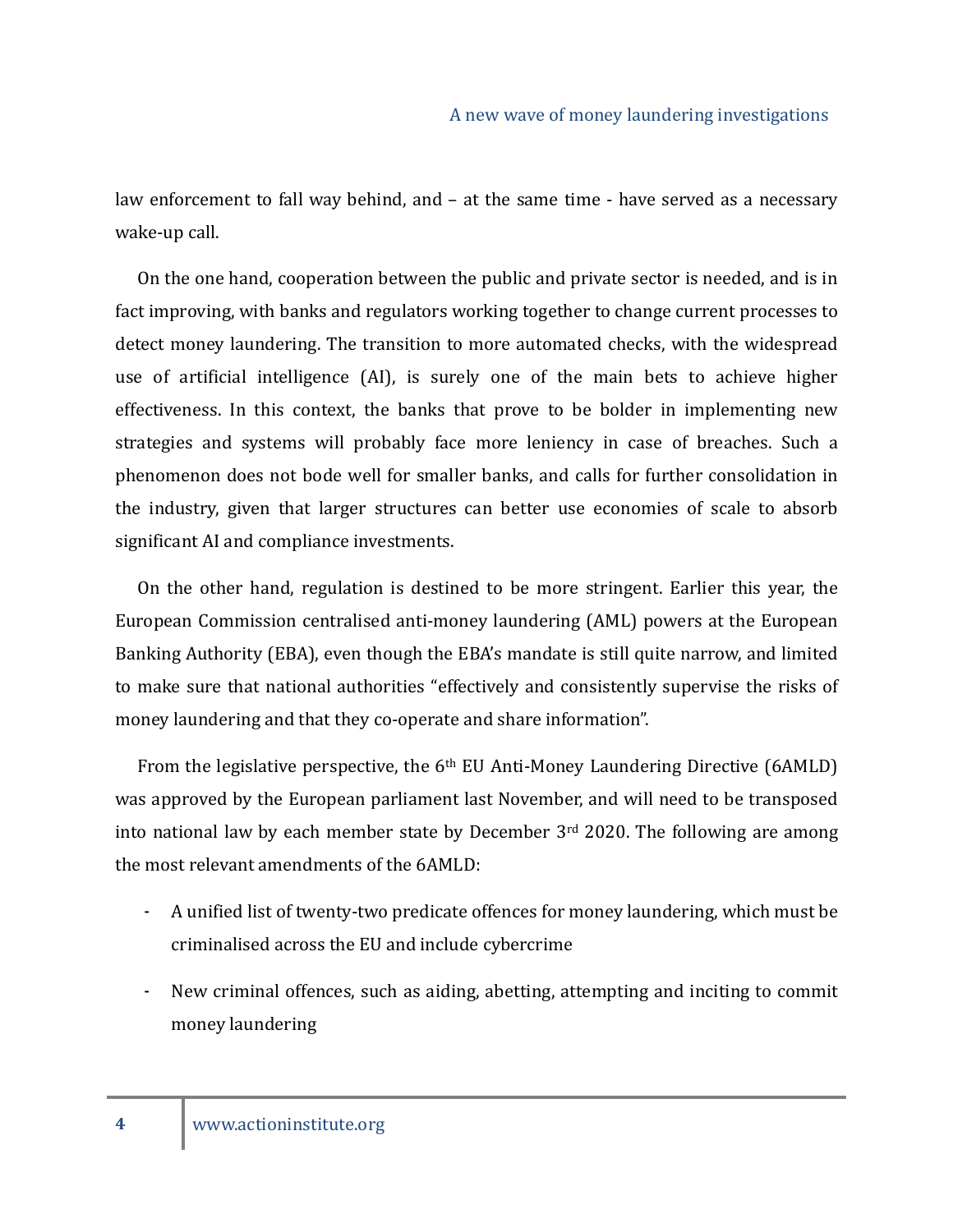- Criminal liability extended to legal persons (e.g., companies) and to certain employees (e.g., decision makers), if they commit the offence, or for lack of proper supervision
- Increased minimum prison sentence for money laundering offences, from one to four years, and various types of punishment for legal persons, including compulsory winding-up
- Six offences will need to be criminalised across the EU, even if such conduct is lawful in a given jurisdiction. These include corruption, terrorism, and participation in an organized criminal group and racketeering.

That said, though AML directives require that all EU countries comply with some basic requirements, there is still no single rule book across Europe, and such lack of harmonization makes it difficult for a single authority, like the EBA or potentially an entirely new body, to combat money laundering in the most effective way.

### **Danske Bank's Estonian scandal: what went wrong**

We have seen that much pressure has piled onto banks, regulators, and policymakers alike to prevent money laundering and to keep up with the criminals' increasingly sophisticated schemes, and how – albeit surely necessary – such renewed focus will likely damage the profitability of the banking sector in several ways, by driving up costs. While it is impossible to predict where and when the next scandal will emerge, it is obviously possible for banks to try and limit the probability of it happening, and we have observed how private-public cooperation and increased investments in AI can be sensible options.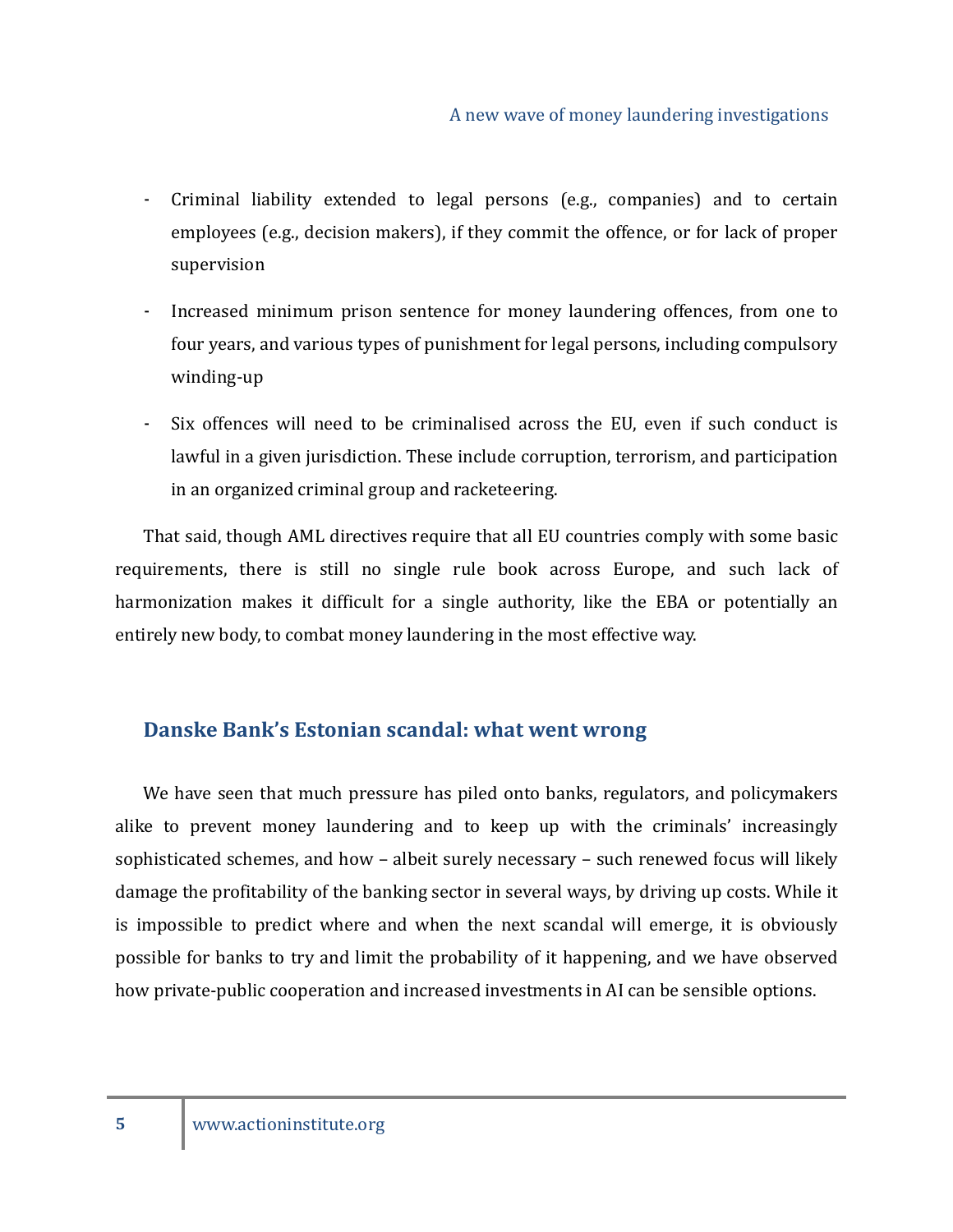#### A new wave of money laundering investigations

As Cicero suggested, it should also be noted that "historia est magistra vitae" ("history is life's teacher"), and, in the case of AML, learning from past experience will be crucial. The largest money laundering scheme in Europe could therefore prove to be a valuable, albeit painful, lesson: the rest of this essay will present a summary of what went wrong at Danske Bank in the nine years to 2015.

It all started when Danske Bank, the largest Danish financial institution, completed its acquisition of the Finnish-based Sampo Bank in February 2007. Such acquisition included Estonian subsidiary Sampo Pank, which, in 2008, became a branch of Danske.

Between 2007 and 2015, the Estonian branch had c. 15,000 non-resident customers, mostly corporate entities coming from ninety different countries, the main ones being Russia, the UK and the British Virgin Islands. C. 10,000 of the non-resident customers were part of a "Non-Resident Portfolio" (NRP), that was managed by a separate group of employees. To put this into perspective, Danske's market share in the segment was extraordinarily high: by the end of 2013 such NRP represented 44% of non-resident deposits in Estonia, and 9% in the whole Baltic region. As a percentage of the total customers of Danske's Estonian branch, the NRP represented a mere 2% to 4%, depending on the year, but generated a disproportionate part of its profits before credit losses, from c. 50% between 2007 and 2010, to c. 95% or more between 2012 and 2014.

The NRP showed uncharacteristically high levels of activity, including deposits, payments and other transactions in different currencies, and securities trading: there were 7.5 million payments from 2007 to 2015, excluding internal transfers between customers, and the total flows amounted to the astounding sum of c. EUR 200bn, most of which in euros and US dollars. It later turned out that the vast majority of such flows were related to money laundering: this included the infamous "Russian Laundromat", a scheme that typically involved UK-registered "Company A" pretending to grant a loan to UK-registered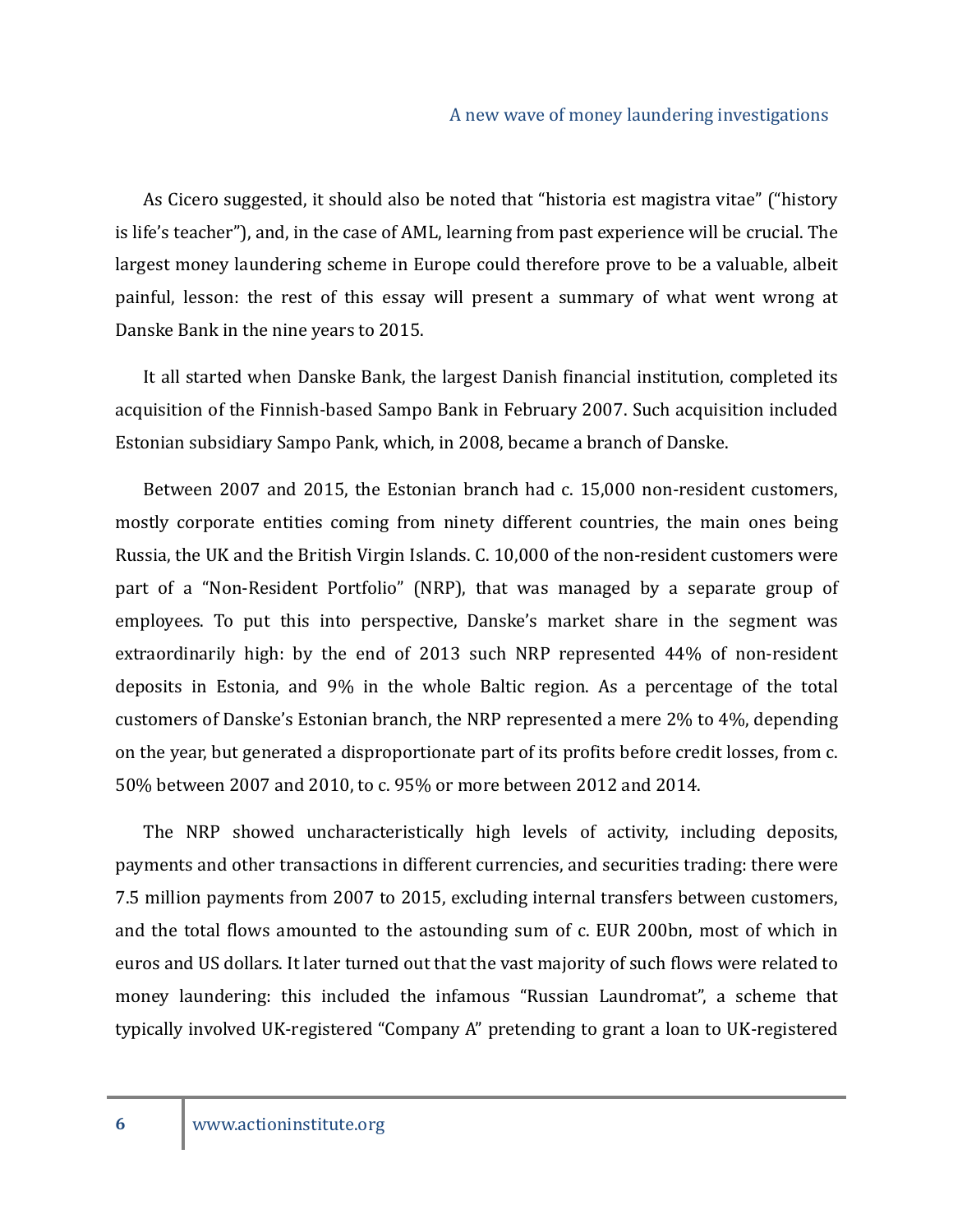"Company B", with Russian companies, fronted by Moldovans, acting as guarantors; "Company B" would later fail to pay back the loan, the debt would be authenticated by Moldovan judges, and  $-$  thanks to this  $-$  the Russian companies could transfer money to banks in Moldova, from which it was sent to Danske's Estonian branch and other institutions within the EU.

In hindsight, most of those customers should have been easily considered suspicious for a number of reasons, including clients with shared addresses, with large differences between revenues and payment activities, with suspicious counterparts in other financial institutions, or associated with money laundering in the public domain. It took major deficiencies in controls and governance to allow Danske's Estonian branch to be used for such extensive criminal activities for so many years.

Firstly, the IT platform of the Estonian branch was not integrated with that of the broader Group: a project to that end was conceived in 2008, but later abandoned since it was considered too expensive and too burdensome. Because of this, also AML procedures (customer systems, risk monitoring, etc.) were different, and the Group did not have full visibility on Estonian activities. The latter fact was exacerbated by that branch's widespread use of documents, including client information, in the Estonian or Russian languages.

Secondly, there were demonstrable failures in all three lines of defence: the business unit, risk, compliance and AML functions, and Group Internal Audit all neglected some of their basic due-diligence, monitoring, and reporting duties. As an example, ongoing monitoring was supposed to be performed manually by account managers, responsible for so many clients that it was humanly impossible for them to properly fulfil their role. Also, over forty employees and agents of the Estonian branch even appear to have colluded with NRP customers.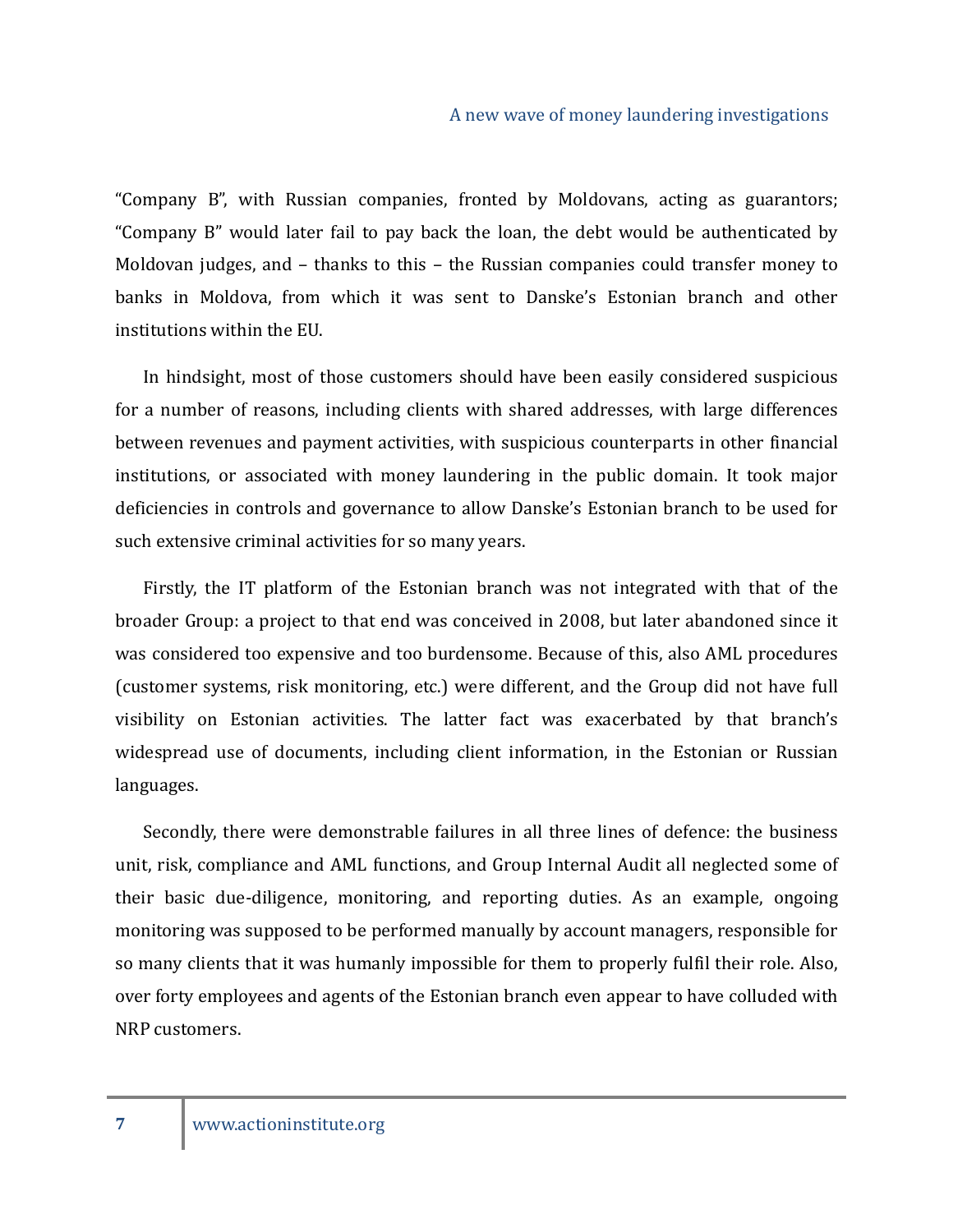These failings are clearly shown in the below table, taken from Danske's presentation during their September 19th 2018 press conference<sup>1</sup>:

| <b>Obligations</b> | AML failings re Non-Resident Portfolio at the Estonian branch                                                                                                                                                                                                                                                                                        |
|--------------------|------------------------------------------------------------------------------------------------------------------------------------------------------------------------------------------------------------------------------------------------------------------------------------------------------------------------------------------------------|
| Due diligence      | Lacking knowledge of customers<br>٠<br>Lacking identification of (ultimate) beneficial owners and<br>$\blacksquare$<br>"controlling interests"<br>Customers included so-called intermediaries, which were<br>٠<br>unregulated and represented unknown end-customers                                                                                  |
| Monitoring         | Insufficient attention to customer activities<br>٠<br>Lacking identification of the source and origin of funds<br>٠<br>No screening of customers against lists of politically exposed<br>٠<br>persons<br>No screening of incoming payments against sanctions or<br>٠<br>terror lists<br>In general, no automatic screening of incoming payments<br>٠ |
| Reporting          | Lack of response to suspicious customers and transactions                                                                                                                                                                                                                                                                                            |

Thirdly, a number of warning signs were not taken seriously for several years, starting in 2007, after Danske's acquisition of Sampo Bank, when the EFSA issued a critical assessment of the Estonian branch.

During the same year, the Danish FSA (DFSA) also informed Danske about a letter it received from the Russian Central Bank, suggesting "tax and custom payments evasion" and "criminal activity in its pure form".

<sup>&</sup>lt;sup>1</sup> Source: https://danskebank.com/-/media/danske-bank-com/file-cloud/2018/9/presentation-from-thepress-conference-about-the-findings-of-the-estonia-investigations.pdf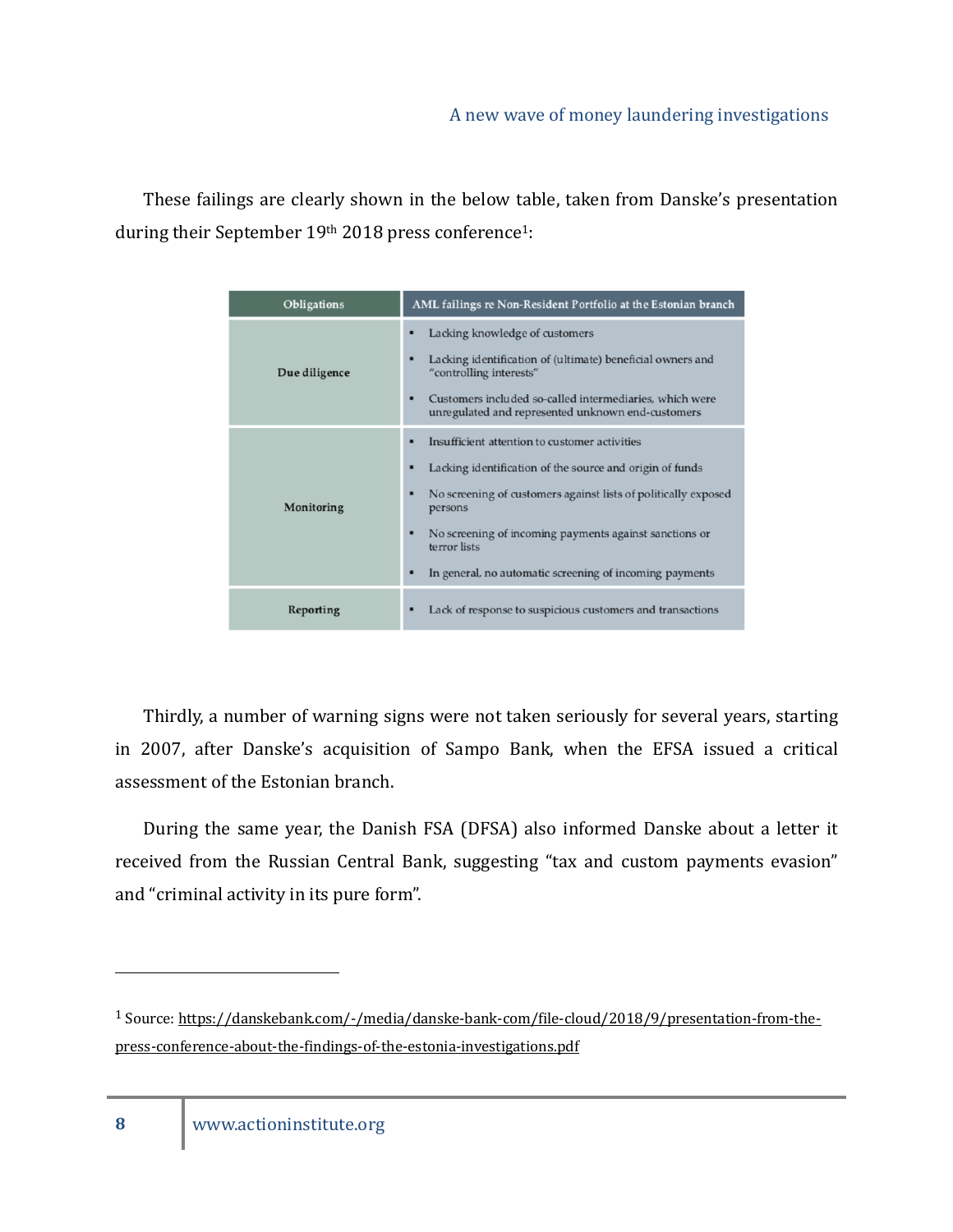Though, no proper analysis of the NRP was conducted, partly due to the fact that most internal presentations contained minimal information about that segment of customers, partly because the high ROE generated by the Estonian branch (402% in 2013, compared to 7% for the bank as a whole) probably helped conceal AML problems. Moreover, a followup investigation by the EFSA in 2009 showed less concern, and reports by Group Compliance to the Executive Board and Board of Directors did not flag any particular alarms until 2014, similarly to those by Group Internal Audit from 2011 to 2013.

Other opportunities to scrutinise the NRP came in 2013, when a corresponding bank clearing USD trades out of the Estonian branch decided to end the relationship due to money laundering risks, and, at the end of the same year, when a whistleblower suggested that Danske was knowingly dealing with criminals in Estonia.

Following this, Group Internal Audit did actually report the inadequacy of AML procedures and the need to take action on the NRP, but those findings were not communicated to authorities. Also, the measures taken in 2014 proved to be insufficient, and so did the investigation of the whistleblower's claims: even though a new internal policy required the Estonian branch's customers to have legitimate reasons for doing business in the Baltics, the majority of customers within the NRP was retained.

The run-off of the NRP was only completed in the second half of 2015, with a few accounts closed in early 2016, after an extremely critical report by the EFSA in December 2014, and more terminations of correspondent banking relationships.

With mounting pressure from the media as well as from the still ongoing criminal investigations in Denmark, the US, France and Estonia, Danske finally restructured its Estonian branch, with a new management, stronger independence of local control functions, and fully integrated IT systems, and the objective to serve only subsidiaries of